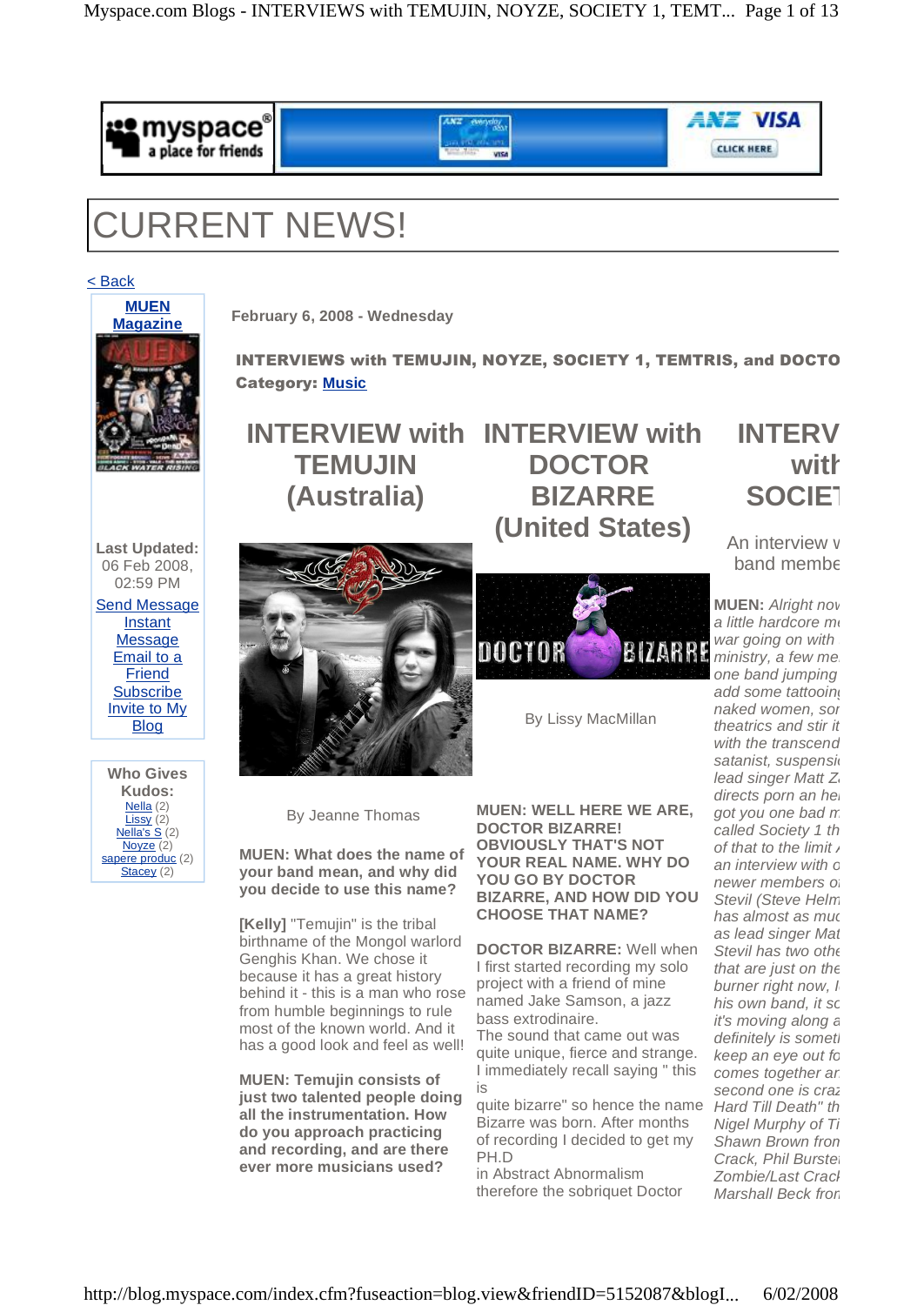**[Kelly]** We write as a two piece only, but for recording we do use other musicians occasionally. We're fortunate enough to have access to some very talented individuals - friends who are more than happy to do session work when we record.

**[Karl]** When we practise it's most often just an extended jam - **DOCTOR BIZARRE:** I started I play guitar, Kelly sings and plays keyboard. Occasionally we play with friends, and I swap to bass and work on fills if we are jamming with another guitarist. For recording, it's all layered and recorded in stages anyway, so there's no need for session players except for some of the final touches. We used two guests on the CD, and they played some fantastic solos on a few tracks.

#### **MUEN: Do you have any plans on expanding the band at some point down the road?**

**[Karl]** At this stage the dynamic when we write is so good that we don't really want to mess with that. But anything is possible. If we end up working with someone who shares the same vision and style as we do, and they want to be a part of what we are creating, then I can see us adding other permanent members. Especially if they are really really rich, or their father owns Sony.

#### **MUEN: Will you be doing any touring soon and ifso how will you go about hiring guest musicians?**

**[Kelly]** I'm keen to get back on stage this year. I've just broken a bone in my right hand though, so that's going to put us 4 to 6 weeks (at least) behind on various plans.

**[Karl]** One of the key plans for 2008 is to play more live gigs. And hopefully outside of Australia ... we're working on that my Band "Simon" back in the at the moment.

**[Kelly]** We don't "hire" guest musicians as such, we have a

was added to my title and there you have the Doctor of Bizarre.

**MUEN: HOW OLD WERE YOU WHEN YOU FIRST STARTED PLAYING THE GUITAR? AND WERE YOU GIVEN LESSONS OR ARE YOU SELF TAUGHT?**

playing guitar at the age of 12. At first I was self taught then after a year or so I decided to seek further knowledge of the instrument. Lessons began with an older gentlemen and rebel rouser named Clem Furnia who did his time in the country circuit in Texas. He would teach me some country "pickin and grinin" then immediately following lessons we would break into a boxing session. He said "if your going to be a musician your going to have to learn how to fight too". So as well as learning the guit-fiddle as he would call it, I would also learn a few things about boxing which has payed off in the long run. After studying with Clem I decided to step it up a notch and pursue Jazz Guitar lessons from Carmen Carmonica who was the touring guitarist with Lou Rawls in the 70's. Carmen taught me wealth of knowledge about jazz, guitar, and music. He is an amazing musician and I thank him for everything he has taught me. I started teaching other students at the age of 16 and still do to this day.

#### **MUEN: HOW LONG HAVE YOU BEEN RECORDING MUSIC AND WHAT MADE YOU DECIDE THAT THIS WAS SOMETHING THAT YOU WANTED TO DO?**

**DOCTOR BIZARRE:** Since I was a young lad I have always admired musicians and their ability to play and record these brilliant masterpieces known as Albums. I started recording with mid 90's. We were an indie/punk style band. We recorded in a couple of studios and released an EP. Following that I bought a

A good friend of  $h_i$ Smally will be doir bass playing and  $\overline{a}$ pork Belly is making appearance on dru guys are using mu they wrote, that the or did not use in the and are in the prod recording this. It si interesting to say  $t$ Right now he has juggle so first up for Society 1 and gett to start recording a studios Hollywood.

**MUEN: Sin Quirir band and is now in Ministry, how did about** that you ar **apart of Society 1?**

**Stevil:** I am glad y that correctly. Sin never fired. Its real story how I came to the band. I was sit Chicago working c my own material a I got an email from (Society 1 bassist) asking  $m \epsilon$ wanted to come ou and audition. Its  $n($ unusual for bands up to see if I want to join their band. I relatively often but I go to do some ho on the band to see be worth my time. When I went homework on Soci was very clear to r major deal. All I ha was see them live on video at the Download Festival front of 40 thousar screaming fans. I l all their songs, wat 150 videos of then past. Those videos some very high pro videos they did wh

Earache Records I also read a ton of interviews with Ma I could get a feel for kind of guy he is.  $\prime$ signs pointed to I should do it ! I didn't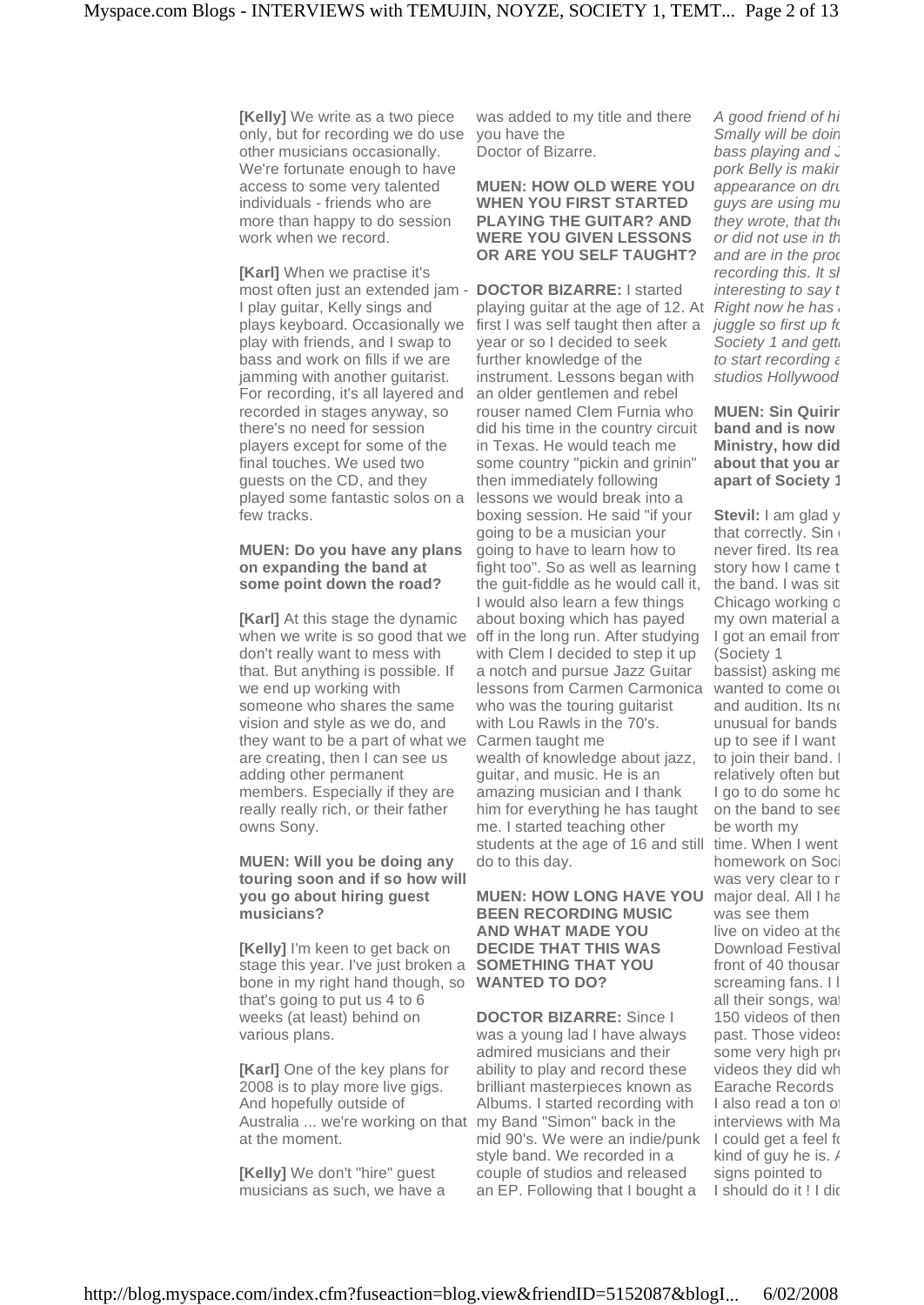pool of people who are more than happy to play live for short periods of time but are not looking for a full-time commitment.

**[Karl]** Basically, they are all busy with other projects/bands, and for them playing with "Temujin" is a chance to just kick back and enjoy it - no pressure. Makes for a good vibe live...

#### **MUEN: Have you both played in metal bands previously to forming Temujin?**

**[Kelly]** No, Temujin is my first metal band.

**[Karl]** Yes, I have done plenty of recording and live work with previous bands. Lots of touring, lots of volume, lots of fun!

**MUEN: Your songs are both haunting and beautifully written. What influences you when you write a song? Do you both pitch in with the writing, and does just one of you write the lyrics?**

[Karl] Thank you. I'm not really sure what happens when we write a song .... we just play. Often I start the ball rolling with a riff or chords, and throw down a very rough arrangement. Then Kelly starts refining it. She has a fantastic ability to write melodies straight off the top of her head, and so many of our songs have only really taken shape once she starts adding the vocal melody.

**[Kelly]** I write almost all the lyrics, and all the melodies. I often take a quick recording of a basic music arrangement away for a few days or weeks, and just sing with it until an idea takes shape. Then we start adjusting the arrangement to suit the melody I've come up with. Ideas for lyrics are normally personal what I see or what I feel about various issues.

**MUEN: How is your form of gothic type metal received in your area of the country? Can you explain the music scene**

Macintosh computer and with the think I was gonna help of my good friend Tom Schmitt, put together a modest recording setup. Years of recording and fine tuning has given me the knowledge to record in my own studio and release a viable product.

**MUEN: WHEN I FIRST TALKED TO YOU, YOU ASKED ME WHICH SONG OF YOURS IS MY FAVORITE, I SAID I REALLY LIKE "OPAQUE" - WHAT'S YOUR FAVORITE SONG AND WHY?**

**DOCTOR BIZARRE:** That is a difficult question. Every song has a different meaning to me. For every style of music I do it is almost like an homage to that style. Some styles lend themselves better to express myself in a certian mood or idea. Whether it be Metal or Jazz or Classical. I plead the fith. I love them all. Although Opaque does have a special meaning to me because it was a song I wrote in memory of my late father and his ghost that has been with me as a reminder of his great soul.

**MUEN: EACH SONG HAS IT'S OWN STYLE. HOW WOULD YOU DESCRIBE YOUR MUSIC TO SOMEONE IF YOU WERE TO SUMMARIZE IT IN THREE WORDS?**

**DOCTOR BIZARRE:** If I were to pick three words to explain my music i would have to say Eclectic, Diverse, Intense and Inventive. Four is a better number than three so I named four.

**MUEN: NOT ONLY ARE YOU RESPONSIBLE FOR THE OUTSTANDING GUITAR PLAYING BUT YOU ALSO DO THE VOCALS AND THE OTHER INSTRUMENTS ON THE TRACKS WHICH CAN INCLUDE: DRUM PROGRAMMING, BASS AND MANDOLIN. DO YOU PLAN ON EVER PLAYING LIVE, AND IF SO, DO YOU HAVE MUSICIANS IN MIND FOR THE**

I mean I rehearsed material for a few  $\mathsf{l}$ hours before comi I'm not all that full quess. I was just d to be getting a shot really loved the ma though and knew it up my alley. Its this cool mix of influen just get into. It's  $ve$ industrial but at the time it has all thes influences like thra and doom metal. § hardcore in it too I its surrounded by a industrial over lord.

**MUEN:** We will get **Ministry** and Society **the** "stuff" that is **the bands, but ca us** what made yo **become** a part of

**Stevil:** I asked my honestly how much the songs and the was I totally got into of the band. It was music though. It's combination of wa work with very mot players who are al creative. Its not thi atmosphere of ass though at all. Matt know what they wa so my role is to ke presenting them w ideas and learn all equally as well. The is this perfect musi that makes for gre and great executic

**MUEN: "Society' the** essence of at **overkill** and ultim  $i$  **inspiration...**" Thi **the Society 1 page. Society** one to you **more** music? More **More theatrical? complete** melting **of everything?**

**Stevil:** For me its inspiration of all of things. I spent ove getting into this ba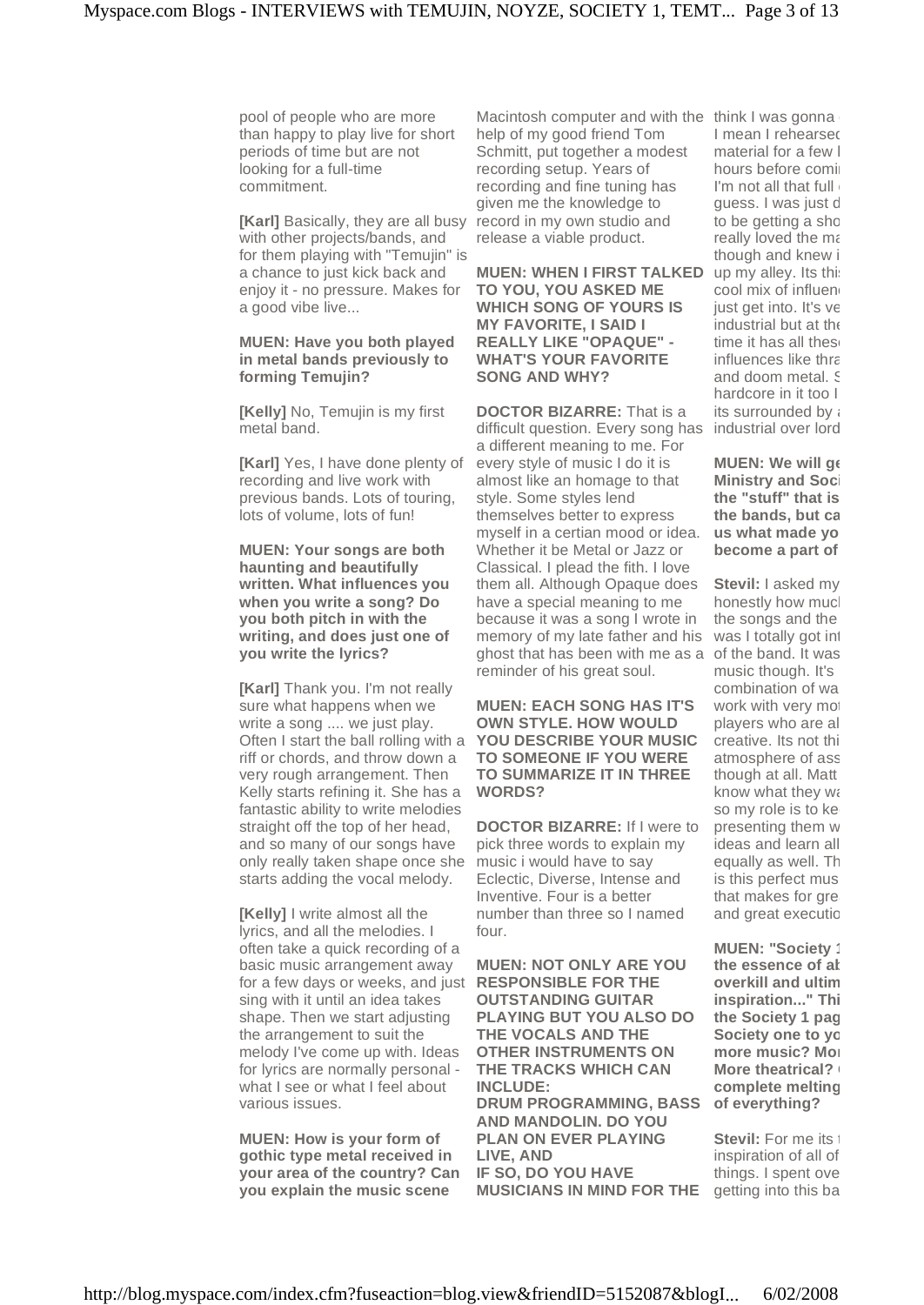#### **overall?**

**[Karl]** Australia is a strange music scene. There's strong grassroots support for Metal in all its various genres. The ticket sales for touring overseas acts shows that easily. But the local industry has no interest in Metal at all. In general record companies won't touch it, radio won't play it, venues won't book it. Makes it tough to do much more than just survive here, and that's why the internet - and things like MUEN - are so important to us. We need to reach the wider world in order to progress.

#### **MUEN: What genre would you classify your music as?**

**[Kelly]** Gothic/Metal/Rock is a genre label that seems to fit well enough. Genres are so hard to get agreement on anyway, so we prefer to let others tell us what they think - and 'Goth Metal' seems to be the answer we get most often. We don't try to capture any particular genre when we write, we are just us.

#### **MUEN: What has been a big turning point for your band thus far?**

**[Karl]** Well, the first major goal was to get the CD recorded and released. It's out and selling through mail order and independent record stores, which is a good start. But we think the real turning point is just ahead...

#### **MUEN: What has the internet done as a whole, to help promote your music and help you get the word out on Temujin?**

**[Kelly]** The internet has been a key to what we've been able to achieve so far. It opens up the world to us. It has also brought us some wonderful friends over the past 12 months - some of the people we have met through myspace and last.fm have been turned out to be great people. That's something we hadn't

#### **BAND?**

**DOCTOR BIZARRE:** Well I have had the priveledge of collaborationg with some amazing musicians on the new release which gave me more time to focus on the guitar alone but there are a few instances on this album where I played some bass and programmed some drums and of course sang, but I trully owe the musicians that collaborated with me alot of credit. They are listed on the album as well as on the Doctor Bizarre myspace page. Right now i am really busy with recording and teaching guitar, but in the future I do plan on putting together a mix of eclectic musicians to play my hybrid style of music. The only person I have in mind so far would be my buddy Jake Samson on bass. The rest will follow in due time. If you build it they will come.

**MUEN: YOU COLLABORATED WITH SOME VERY TALENTED MUSICIANS ON YOUR SONGS INCLUDING A JAZZ TRUMPET PLAYER FROM RUSSIA. HOW WAS THAT ALL POSSIBLE? DID THEY HAPPEN TO BE IN THE AREA WHILE YOU WERE RECORDING?**

**DOCTOR BIZARRE:** No i met these musicians through a website called [www.macjams.com.](http://www.macjams.com.) We basically traded files and wrote songs via the internet. It's a new wave of recording and collaborating and I highly recommend it to anyone out there looking for a new experience. It has given me the chance to find truly talented musicans across the globe to work with and I owe them a huge thanks for being a part of this release with me.

**MUEN: WHERE DID YOU RECORD YOUR CD, AND WHO MUEN: What do think is the WAS YOUR PRODUCER? ALSO DID YOU HAVE SOMEONE HELP YOU WITH MIXING AND PROGRAMMING?**

there were some v times along the way here. The list of  $b\epsilon$ have accomplishe of accomplishmen few in the grand so all the bands in the

**MUEN: What is it working** with Mat **You** and him both **hmmm...like** to live **work** with your pl **always full.**

**Stevil: hahaha.....** to Matt once. I do have our similaritie ways.

I cannot just sit in do nothing. Always busy busy. I play in bands, and I also I management com with Val Brutal of C Media and Joe Ho NYDM called Bruta Management. So the more time left in a fall asleep at night. so what is it like w Matt ? I hate that f haha no no no just That is one thing I liked about Matt is brutally honest. If I what I am doing su then he will tell me my face.

Some people can't that but I actually  $\mathfrak r$ over just being told everything I do is  $\epsilon$ just more honest that way and I know make for a better r the end. I have do four versions of ev on the new Society 1 release : Messiah that will be 2008. How much  $\epsilon$ ideas will actually the recording I don't know, some least I hope.

*cause for the jum* **Society 1 band m Ministry?**

**Stevil:** It does see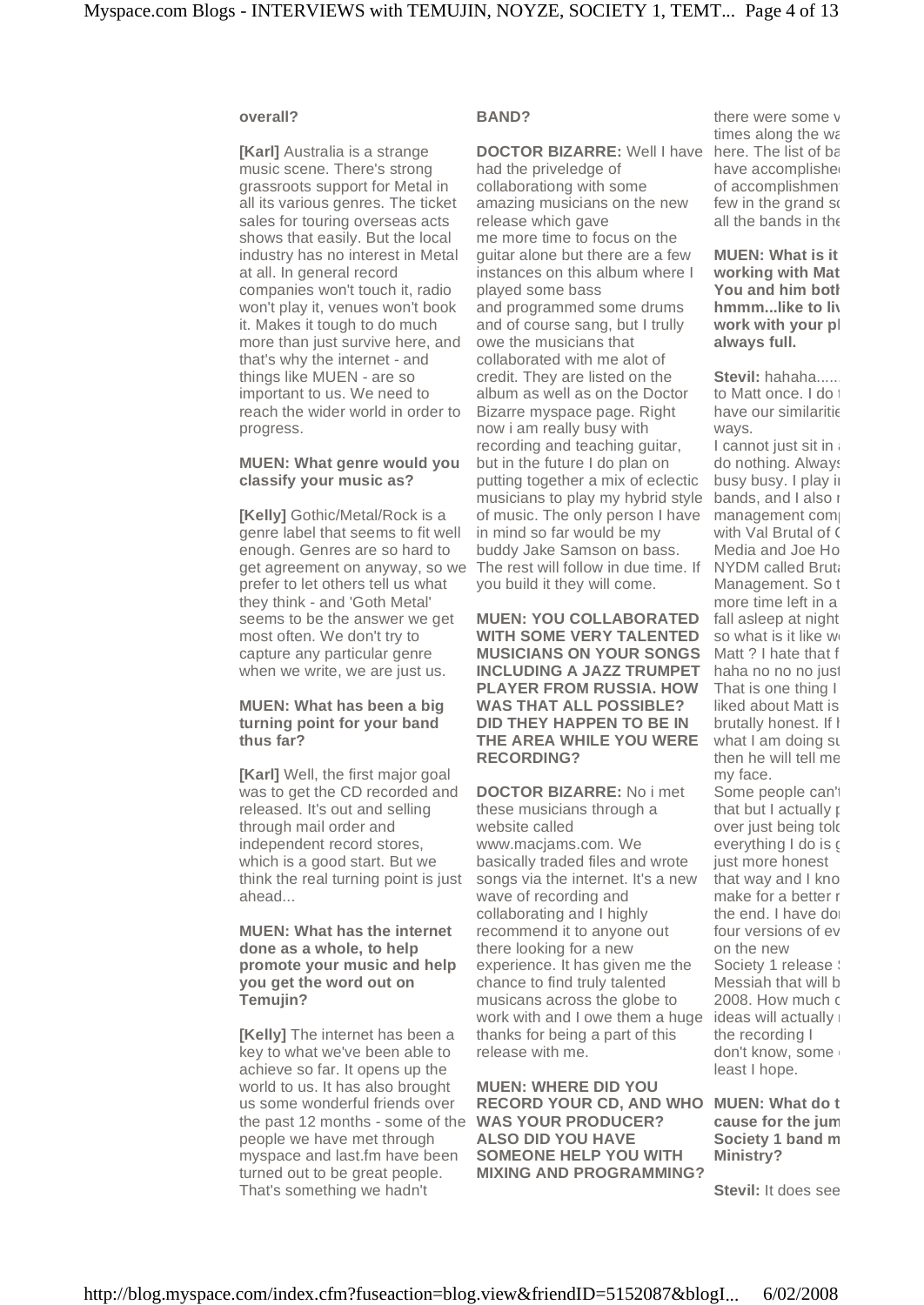#### expected.

**[Karl]** We have been able to spread our music around the world. We have 2 mp3 files from the CD that are free to download, and they have been widely distributed. We have also had reviews published in 9 countries (5 different languages), had radio airplay in 6 countries (that we know of), and had friend requests on our myspace page from 71 countries. For a small band that is only possible because of the internet - it's a strange new world for music that we're entering.

#### **MUEN: Is there anything new coming up that we can all look forwards to?**

**[Karl]** We have a few short term goals in sight at the moment : A video, a new web site and myspace upgrade, and getting ready for the retail release of "1000 Tears". We hope to get all of that sorted in the next few months. Then we might stop for a minute and have some pizza or something.

**[Kelly]** Looking forward to getting the full use of my hand back again, and then the video shoot. It will be great to get a song onto film and out into the big wide world.

#### **MUEN: Where can we purchase cd's and other Temujin merchandise?**

**[Karl]** Right now we are using our myspace page as the main point of contact - just head to "www.myspace.com/temujin1" for all your Temujin needs!! We will have the 'official' site up soon with both TShirts and CDs for sale. Anyone's welcome to drop by our MySpace page and send us a message or comment - we try to reply as quickly as possible to comments and messages.

**MUEN: Is there anything else that people may not know about you that you would like to make us aware of?**

**DOCTOR BIZARRE:** I recorded my CD in my own studio and the musicians that played on my album recorded in their own studios and sent me their tracks via the internet. I produced the album and for the most part mixed the entire CD. Dave Rockower a talented musician and sound man did a wonderful job with the final mix and mastering of the album. I also photographed and designed the album art work and had a friend, Mark Boyce Art Direct the project. story. So I would s

**MUEN: WHERE CAN SOMEONE GO TO PURCHASE** the money. I really **YOUR CD "BLASPHEMOUS CACOPHONY"?**

**DOCTOR BIZARRE:** The album can be purchased right on the Doctor Bizarre myspace page through my label The Lost Records.

[www.myspace.com/doctorbizarre](http://www.myspace.com/doctorbizarre)

.

#### **MUEN: ASIDE FROM BEING A MUSICIAN, WHAT ELSE DO YOU DO? DO YOU HAVE A "DAY JOB"?**

**DOCTOR BIZARRE:** I am a freelance Photographer and Photo Illustrator and also do photography work for a mid sized newspaper. At the moment I am working on publishing a book of my own photography and art work that should be out soon.

#### **MUEN: WHAT ELSE DO YOU ENJOY TO DO? DO YOU HAVE TIME FOR ANYTHING ELSE OR DOES YOUR JOB AND YOUR MUSIC PROJECTS TAKE UP ALL YOUR TIME?**

**DOCTOR BIZARRE:** I teach guitar lessons on a regular basis. I mountian bike and hike in my free time. I tend to a collection of various indoor plants including Bonzai trees and tropical plants. I have a toddler at home so i spend alot of time teaching my son Gavin Miles how to rock out. It's not easy i tell you!

**MUEN: SO WHAT'S NEXT**

trend huh  $?$  Let me the record that  $I$  we join Ministry ! LOL is a better band. oh ? did i just out loud ? I guess given a Warner Br promotional budg $\epsilon$ would certainly give Minist for their money. Fi someone with the kick down that leve budget is yet anotl ONLY cause for th from Society 1 to I saying that I have never owned record and I never to see them live. S would go see......ir going to see them the stage ;)